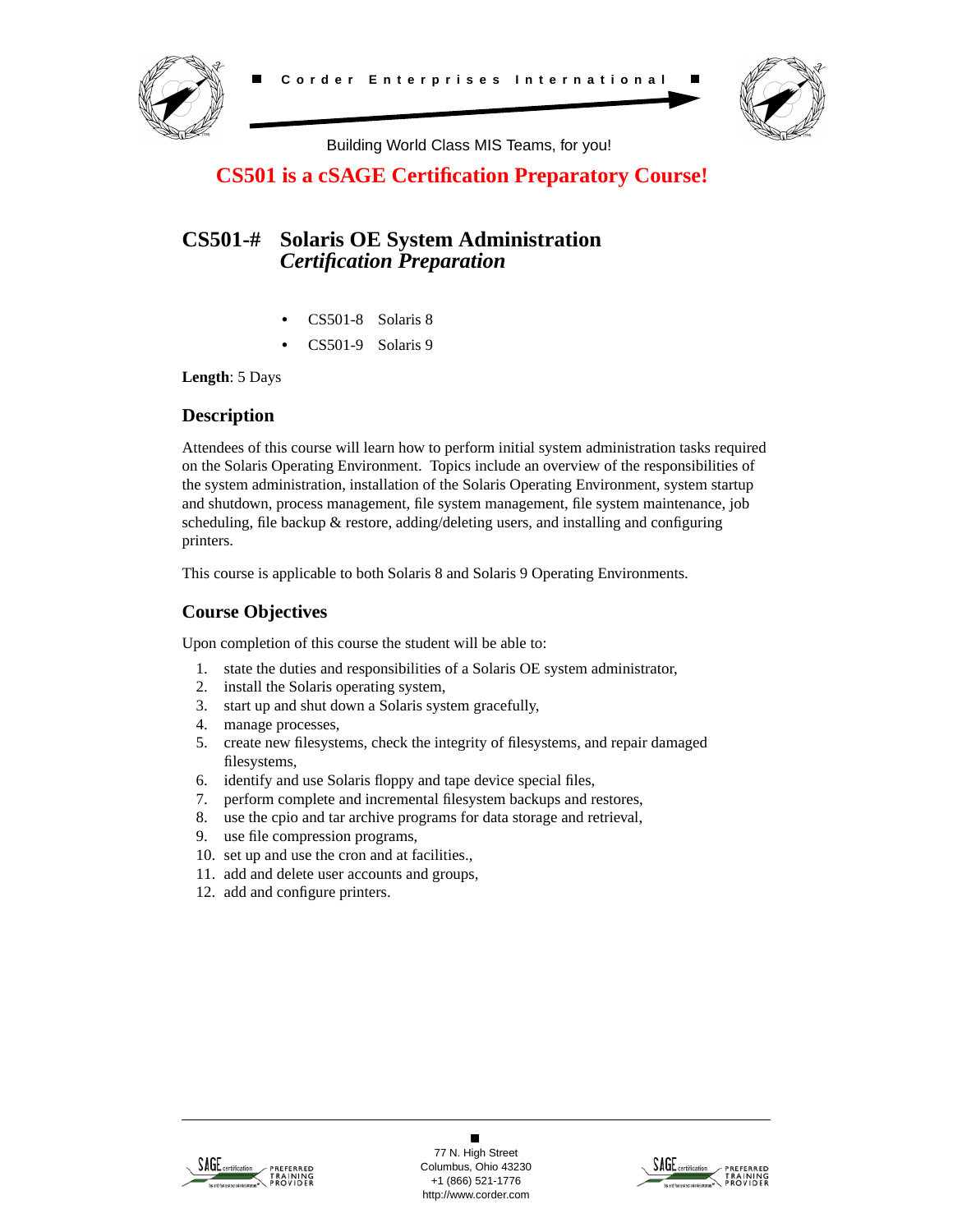## **Prequisites:**

Before attending this course, attendees must be able to:

- 1. Log on and off a Solaris System
- 2. Define basic Solaris terms such as operating system, kernel, shell, files, directories, devices, etc.
- 3. Use common Solaris commands such as ls, who, date, mail, etc.
- 4. Use the Solaris man pages to determine command syntax, execution, and options.
- 5. Use the vi text editor
- 6. Use basic shell features such as I/O redirection, pipes, filename expansion characters, quoting, etc.
- 7. Read shell, awk, and sed scripts,
- 8. Use the Common Desktop Environment.

## **Course Content**

#### **Unit 1 - System Administration Unit Overview**

- 1. Unit Overview
- 2. The Duties of the System Administrator
- 3. Choosing a System Administrator
- 4. Setting up a System Logbook
- 5. System Documentation
- 6. Site Planning
- 7. Filesystem and Process Management
- 8. Standard Unix Directory Hierarchy
	- A Mountable File Systems
	- B Checking Filesystem Free Disk Space
	- C Disk Usage The du Command
	- D File and Directory Attributes
- 9. Processes
	- A Checking System Status
	- B Monitoring System Load
	- C Managing Processes
	- D Helpful Commands
- 10. admintool Graphical User Interface Administration Tool
- 11. The Solaris Management Console
- 12. Performing System Administration Tasks
- 13. Unit Review

### **Unit 2 - Operating System Installation**

- 1. Introduction
- 2. Solaris OE Installation Types
- 3. Planning the Installation
- 4. Solaris 8/9 Operating Environment Installation
- 5. Installing Additional Packages
- 6. Post-Installation Tasks



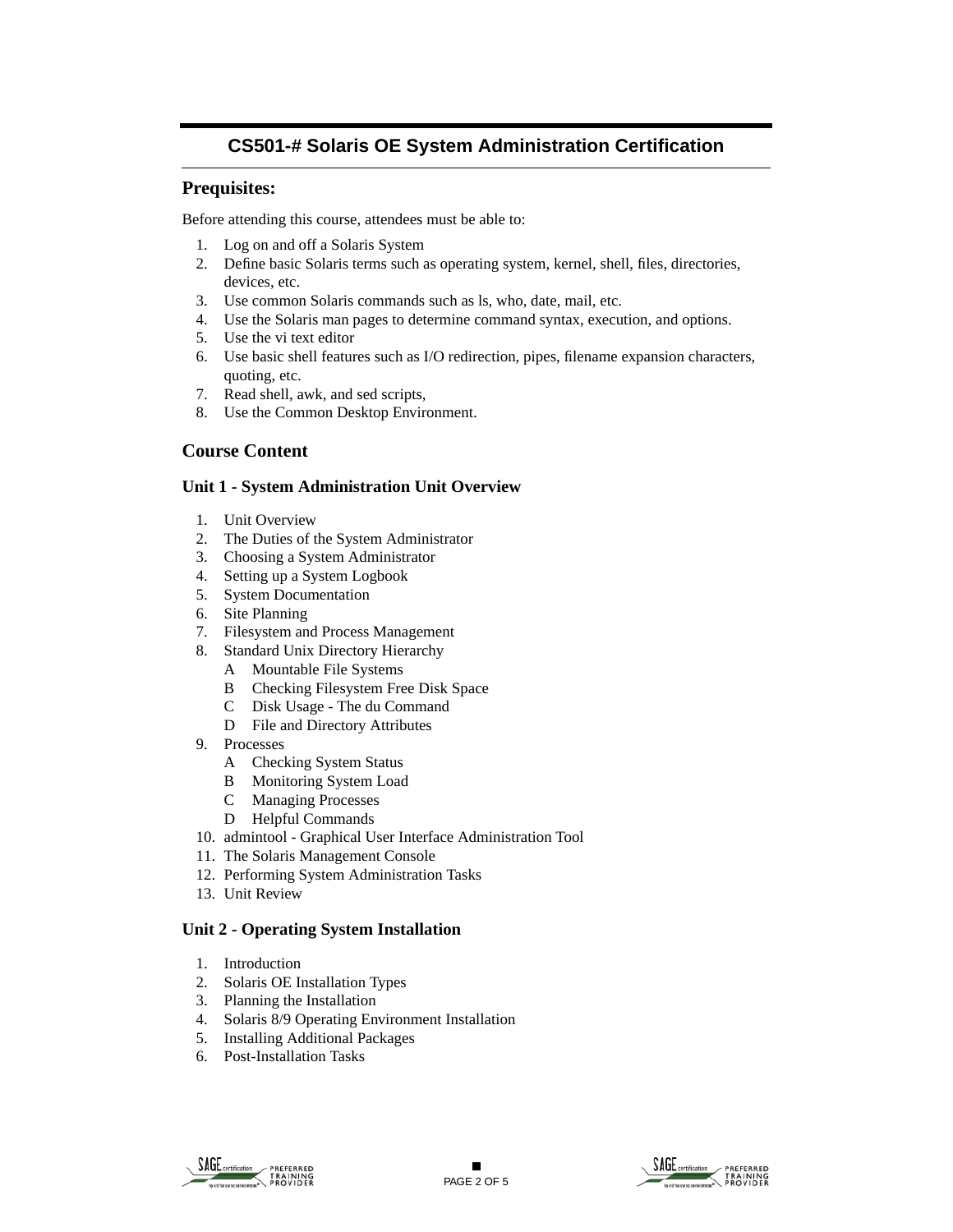### **Unit 3 - System Startup and Shutdown**

- 1. Introduction
- 2. Starting Up Solaris OE SPARC
- 3. Bringing Up Solaris OE x86
- 4. Booting the System SPARC
- 5. Booting the System Solaris x86
- 6. System Shutdown
- 7. The /usr/sbin/shutdown Command
- 8. Alternative Shutdown Commands
- 9. Events Which Occur During Startup
- 10. Run-Levels
- 11. The /etc/init Process
- 12. System Initialization Example
- 13. Controlling init
- 14. Initialization Scripts
- 15. Multi-User Initialization
- 16. Shutdown Revisited
- 17. The /etc/uadmin Command
- 18. Abnormal Shutdown
- 19. Unit Review

#### **Unit 4 - Process Management**

- 1. Unit Overview
- 2. Processes Structure
- 3. Process Creation
- 4. Daemon Processes
- 5. Orphans and Zombies
- 6. Monitoring System Status
- 7. Checking System Status
- 8. Managing Processes
- 9. Process Termination
- 10. Unit Review

#### **Unit 5 - File System Management**

- 1. Unit Overview
- 2. File System Features
- 3. Types of Files
- 4. Types of File Systems on Solaris
- 5. File/Directory Manipulation
- 6. Hard Drive Partitioning
- 7. Slice Assignments
- 8. Mountable File Systems
- 9. The /etc/vfstab File
- 10. The mount Command Listing Mounted Files
- 11. Mounting a File System
- 12. Unmounting a File System
- 13. The Volume Manager



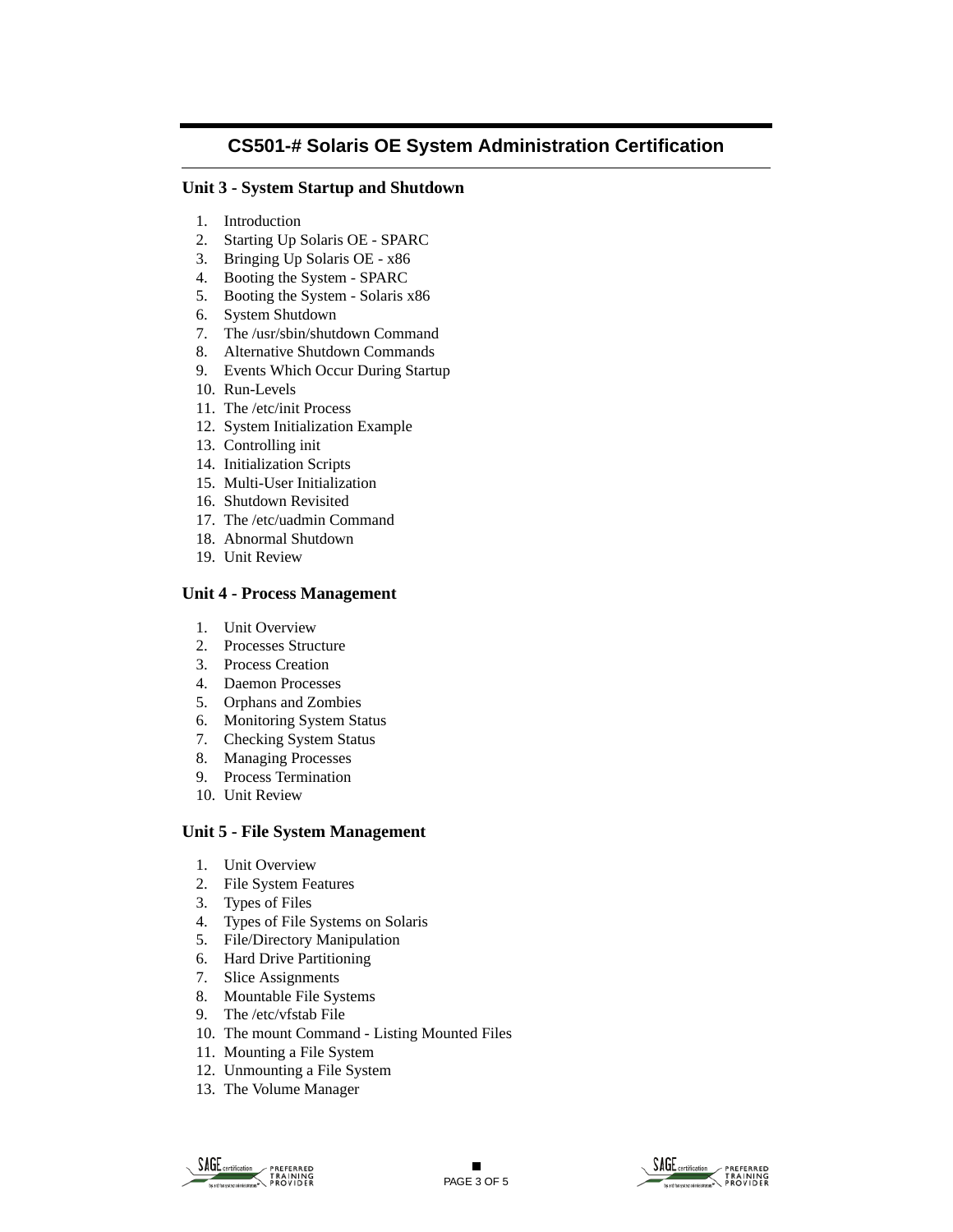- 14. The Volume Manager and Device Files
- 15. The sync Command
- 16. File System Permissions
- 17. Periodic Cleanup of File Systems
- 18. Creating a File System
- 19. File System Management Commands
- 20. Unit Review

#### **Unit 6 - File System Maintenance**

- 1. Unit Overview
- 2. Filesystem Maintenance
- 3. fsck Filesystem Check Command
- 4. Disk Quotas
- 5. Unit Review

### **Unit 7 - Job Scheduling**

- 1. Unit Overview
- 2. The cron Daemon
- 3. The crontab Command
- 4. Submitting Jobs With at
- 5. Unit Review

### **Unit 8 - Backup & Restore**

- 1. Unit Overview
- 2. I/O Subsystem
- 3. Character I/O
- 4. Device Types
- 5. Identifying Devices
- 6. Formatting Floppy Diskettes
- 7. Archive Programs
	- A The cpio Command
	- B The tar Command
	- C Notes about Archives
- 8. Backup Strategies
- 9. Backup Methods
- 10. The ufsdump Command
- 11. Suggested Dump Schedule
- 12. The ufsrestore Command
- 13. Customized Backups
- 14. The dd Command
- 15. The mt command
- 16. The fssnap Command
- 17. Compression Programs
- 18. Unit Review